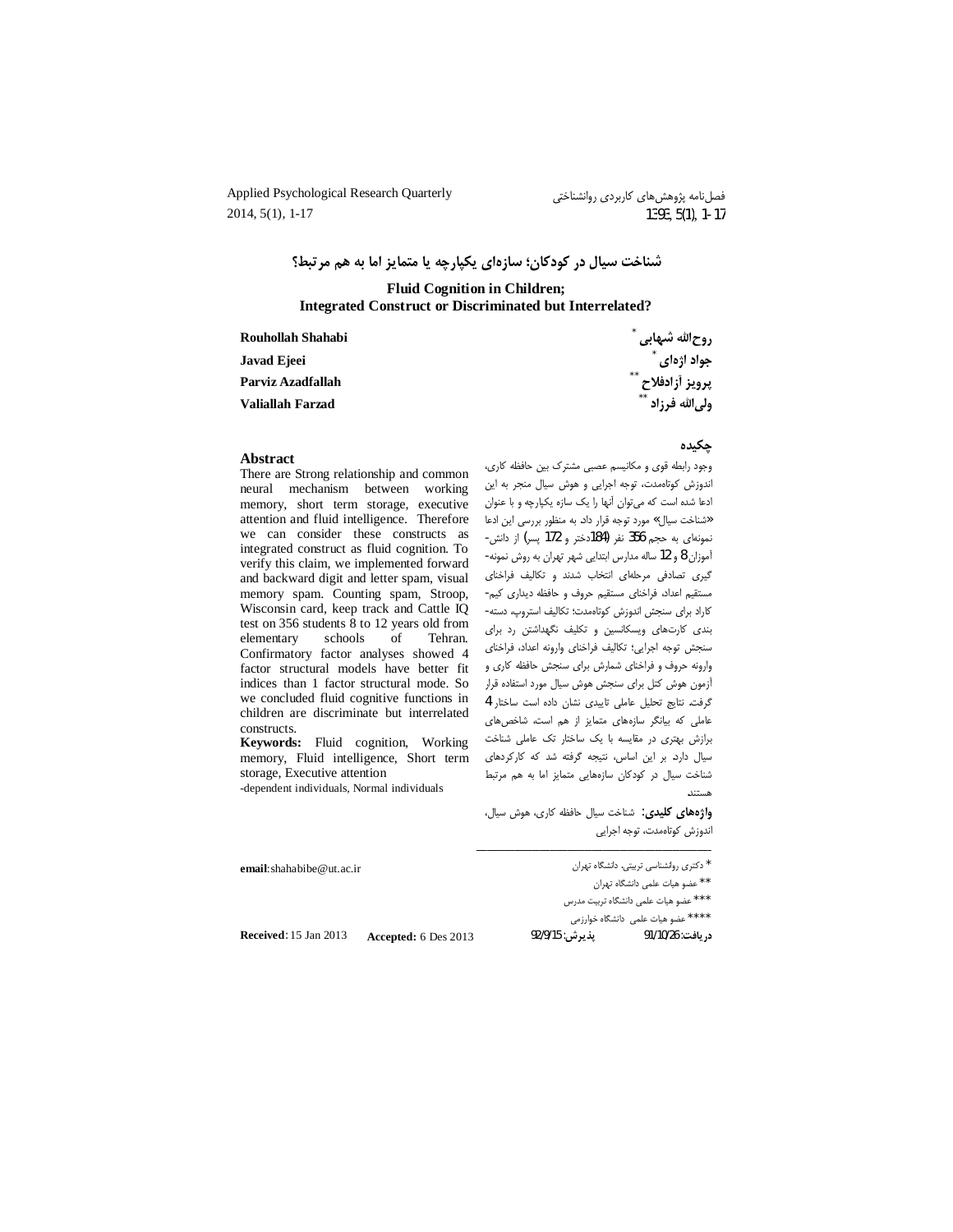### مقدمه

حافظه كارى يک نظام شناختى ظرفيت محدود است كه همزمان با اندوزش موقتى اطلاعات، همان اطلاعات و یا اطلاعات اضافی دیگر را نیز پردازش و یا دستکاری می کند. مولفه اجرایی مرکزی و دو دستیار شامل حلقه واجشناختی و لوح دیداری فضایی، حافظه کاری را در اندوزش و پردازش یا دستکاری همزمان اطلاعات یاری میکنند (بدلی، 2010). شواهد پژوهشی متعدد چه در کودکان و چه در بزرگسالان نشان داده است حافظه کاری یک پیش بینی کننده قوی برای هوش سیال است. در مطالعه کانوی، کووان، بانتینگ، ترییولت و مینکوف (2002) که بر روی 120 بزرگسال انجام شد، نتایج نشان داده است ظرفیت حافظه کاری بهترین پیش بینی کننده هوش سیال است، به طوری که اثر مستقیم ظرفیت حافظه کاری بر هوش سیال بسیار بالا بوده است. کالوم، فلورس مندوزا و ریبولو (2003) در مطالعه خود که بر روی 187 دانش آموز دبیرستانی و دانشجوی برزیلی و اسپانیایی انجام دادند رابطه حافظه کاری و هوش سیال را مورد بررسی قرار دادند. نتایج نشان داده است در نمونه برزیلی همبستگی پیرسون حافظه کاری و هوش سیال 0/69، و برای نمونه اسپانیایی 0/71 بوده است. در مورد کودکان نیز مطالعه تیلمن، نایبرگ و بوهلین (2008) که بر روی 196 کودک 6 تا 13 ساله انجام شده است، نشان داد هر چهار مولفه حافظه کاری شامل حافظه کوتاهمدت کلامی، حافظه کوتاهمدت دیداری فضایی، حافظه کاری کلامی و حافظه کاری دیداری فضایی با هوش سیال رابطه مثبت معنادار دارند. همبستگی بین حافظه کاری و هوش سیال در پژوهش آکرمن و همکاران (2002) 9/70؛ کالوم و همکاران (2004) 0/96؛ كالوم و شيه (2004) 0/86؛ كالوم و همكاران (2005) 0/89 و كيلونن و كريستال (1990) از 0/83 تا 0/91 گزارش شده است. این همبستگی بالا اینگونه تفسیر شده است که ظرفیت حافظه کاری تعیین کننده اصلی تفاوتهای فردی در تواناییهای استدلالی (هوش سیال) است (کالوم و همکاران،  $. (2004)$ 

در کنار این همبستگی بسیار بالا مطالعات مبتنی بر مکان پابی مغزی نیز نشان داده است هم حافظه کاری و هم هوش سیال زیربنای عصبی مشترکی دارند. در پژوهشهای عصب شناختی روش کار به این ترتیب بود که از شرکت کنندگان در حین انجام تکالیف مربوط به حافظه کاری و کارکردهای اجرایی آن و تکالیف مربوط به هوش سیال تصویر برداری مغزی به عمل میآمد. نتایج عمدتاً منجر به شناسایی زیربنای عصبی یکسان برای این تواناییها شده است. کاواجیما و ساواگوچی (2010) در مطالعه خود که بر روی 60 کودک 4 تا 6 سال انجام دادند با استفاده از تصویربرداری نوری موضوع زیربنای عصبی مشترک بین حافظه کاری و هوش سیال را مورد بررسی قرار دادند. نتایج نشان داده است فعالیت عصبی

1. optical topography

 $\overline{2}$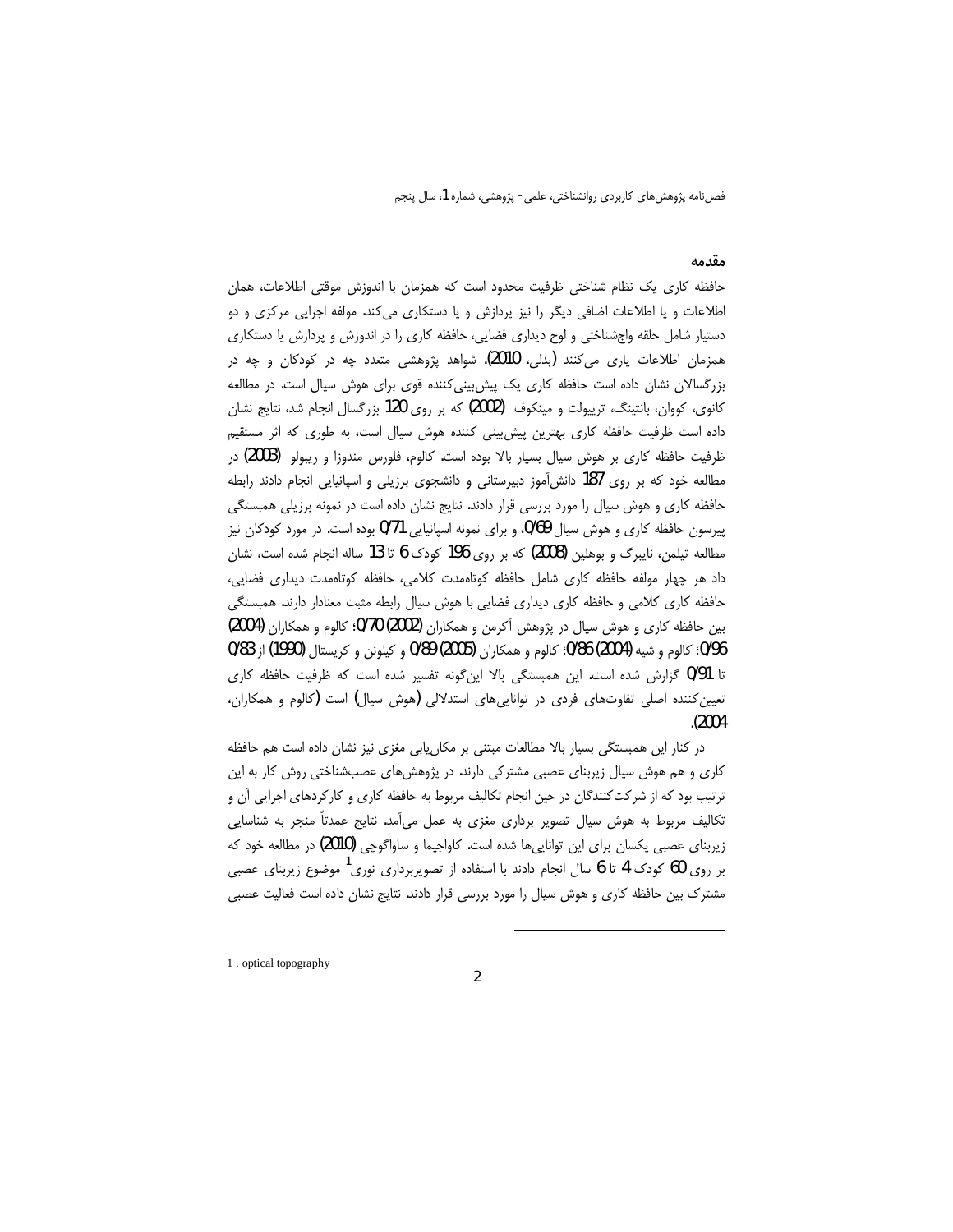مشابهی هم در حین انجام تکالیف حافظه کاری و هم در حین انجام تکالیف هوش سیال در ناحیه کورتکس جانبی پیش،پیشانی (LPFC) روی میدهد. در پژوهش دانسن و همکاران (2000) و گری و همکاران (2003) ارتباط هوش سیال با فعالیت عصبی در این ناحیه از مغز کودکان، و در پژوهش ساواگوجی و ایبا (2001 ) ارتباط حافظه کاری با این ناحیه از مغز در نمونه بزرگسالان نیز نشان داده شده است.

مکانیسم زیربنایی عصبی مشترک بین حافظه کاری و هوش سیال بعلاوه همبستگی بالا بین این دو سازه منجر به پدیدآیی این فرضیه شده است که حافظه کاری و هوش سیال سازههایی جدا از هم نیستند تا جایی که برخی از پژوهشگران از جمله بلر (2006) مدعی شدهاند که حافظه کاری و کارکردهای اجرایی آن همراه با هوش سیال را میتوان سازهای یکپارچه تحت عنوان «شناخت سیال<sup>ا</sup>» در نظر گرفت. از نظر بلر شناخت سیال پردازش شناختی هدفمندی است که ضرورتاً حیطه خاص<sup>2</sup> نیست و در فعالسازی یا نگهداری کوششمند اطلاعات درگیر است. علاوه بر این شناخت سیال درگیر در بازداری اطلاعات نامربوط، رقیب و یا غالب، اجرای پاسخ و تغییر متناوب و حفظ توجه است که در سازماندهی و اجرای گامها یا اعمال متوالی اهمیت دارد.

در پاسخ به این ادعا، آکرمن، بیر و بویل (2005) یک مرور انتقادی و فراتحلیل از پیشینه داشتند و این ادعا که حافظه کاری و هوش سیال و یا هر گونه توانایی شناختی دیگر همریخت هستند را رد کردند. فریدمن و همکاران (2006)، الگوی میاک و همکاران (2000) را برای بررسی رابطه حافظه کاری و هوش مورد استفاده قرار دادند. نتايج الگوى اندازهگيرى آنها ساختار يكپارچه كاركردهاى اجرايى حافظه کاری و هوش سیال و متبلور را نشان داد، اما هنگامیکه الگوی اندازهگیری بدیل آنها (یعنی سازههای جدا از هم) آزمون شد، این الگو شاخص های برازش بهتری نسبت به الگوی ساختار عاملی یکپارچه داشته است که بیانگر متمایز بودن حافظه کاری از هوش سیال و متبلور بوده است. بورخس، براور و گری (2006) نیز هم در سطح عصبشناختی آزمایشگاهی و هم همبستگی این ادعا را مورد بررسی قرار دادند. مطالعه آنها نشان داد همه مولفههای حافظه کاری تبیین کننده تفاوتهای فردی در هوش سیال نیستند و تنها کنترل تداخل مربوط به مولفه اجرایی مرکزی توانسته است تفاوتهای فردی در هوش سیال را تبیین کند. همچنین نه فقط کورتکس جانبی پیش,پیشانی، بلکه مناطق آهیانهای<sup>3</sup> نیز در در انجام تکالیف حافظه کاری و هوش سیال درگیر میشوند، و بر این اساس نتیجه گرفته است که یکپارچه دانستن حافظه کاری و هوش سیال سادهانگارانه است. به هر حال باید به این نکته توجه داشت که تفاوتهای

<sup>1.</sup> fluid cognition

<sup>2.</sup> specific content domain

<sup>3.</sup> parietal cortex

 $\overline{3}$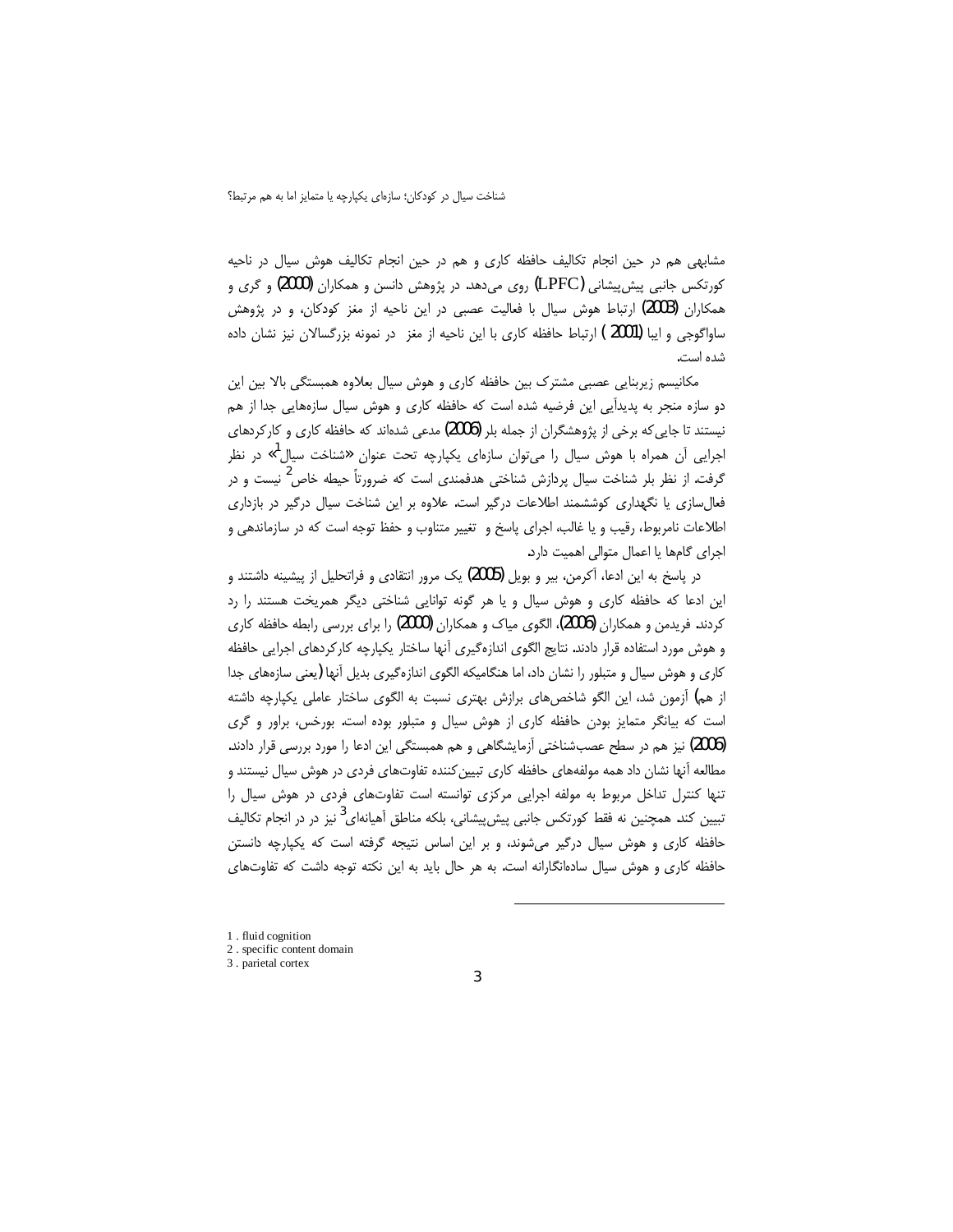فردی در عملکرد تکالیف ظرفیت حافظه کاری، همانند هوش، گسترهای از تکالیف شناختی سطح بالاتر را پیش بینی می کند. از یادگیری تا ادراک و تا استدلال. کنترل آماری و یا تجربی راهبردهای یادیاری، مهارتهای پردازش و یا انگیزش نیز نتوانسته است این رابطه را از بین ببرد و یا حتی کاهش دهد (کانه، همبریک و کانوی، 2005). این امر جدای از اینکه نیازمند بررسی مکانیسم زیربنایی ایجاد کننده این رابطه است می تواند بیانگر ماهیت یکسان حافظه کاری و هوش سیال نیز باشد.

در مورد احتمال یکسان بودن ماهیت این دو کیلون و کریستال (1989) پیشنهاد کردند که تفاوت-های فردی در تکالیف شناختی ریشه در 4 منبع اصلی دارند؛ سرعت پردازش، ظرفیت حافظه کاری، وسعت دانش اخباری و وسعت دانش رویهای. در مقابل این ادعا، الگوی توانایی های مرتبهای استاندارد<sup>ا</sup> قرار دارد که بوسیله بورت (1949)، ورنون (1961)، هورن (1968) و کتل (1971) پیشنهاد شد و بعدها بوسيله گاستافسون (1984) و آكرمن (1989) توسعه داده شد. يک ويژگي مشترک بين هر دو الگو اين است که یک عامل یگانه به لحاظ عمومیت در مرکز هر دو الگو قرار دارد که مسئول عملکرد موثر در گستره وسیعی از تکالیف شناختی و یادگیری است. در الگوی 4 عاملی، این عامل اصلی حافظه کاری است، چرا که دانش اخباری و دانش رویهای در آن قرار دارد و در الگوی توانایی های مرتبهای استاندارد عامل اصلی تواناییهای استدلالی یا هوش سیال است (کیلون و کریستال، 1990). بر این اساس، هوش سیال عامل کلیدی در الگوی تواناییهای استاندارد و حافظه کاری عامل کلیدی در الگوی 4 عاملی در تبیین تفاوتهای فردی در عملکرد شناختی است. سئوال اساسی در اینجا یکسان بودن ماهیت این دو و یا تمایز اما ارتباط این دو با هم است. مطالعات صورت گرفته در این زمینه در نمونه بزرگسال انجام شده است و نتایج متقاعدکنندهای نیز ارائه نکردهاند. بدیهی است کارکردهای شناختی، متاثر از تغییرات تحولی هستند و این امکان وجود دارد در کودکان هنوز تمایز یافتگی کافی را پیدا نکرده باشند. بر این اساس، پژوهش حاضر تلاش دارد یکپارچگی و یا تمایزیافتگی کارکردهای شناخت سیال را در کودکان 8 تا 12 ساله مورد بررسی قرار دهد. به عبارت دیگر، سئوال اساسی پژوهش حاضر عبارت از این است که کارکردهای شناختی (حافظه کاری و مولفههای آن یعنی اندوزش کوتاهمدت و توجه اجرایی و نیز هوش سیال) می توانند به عنوان یک سازه واحد و تحت عنوان «شناخت سیال» مورد توجه قرار گیرند یا اینکه 4 سازه جدا از هم هستند؟

1. standard hierarchical abilities model

 $\overline{4}$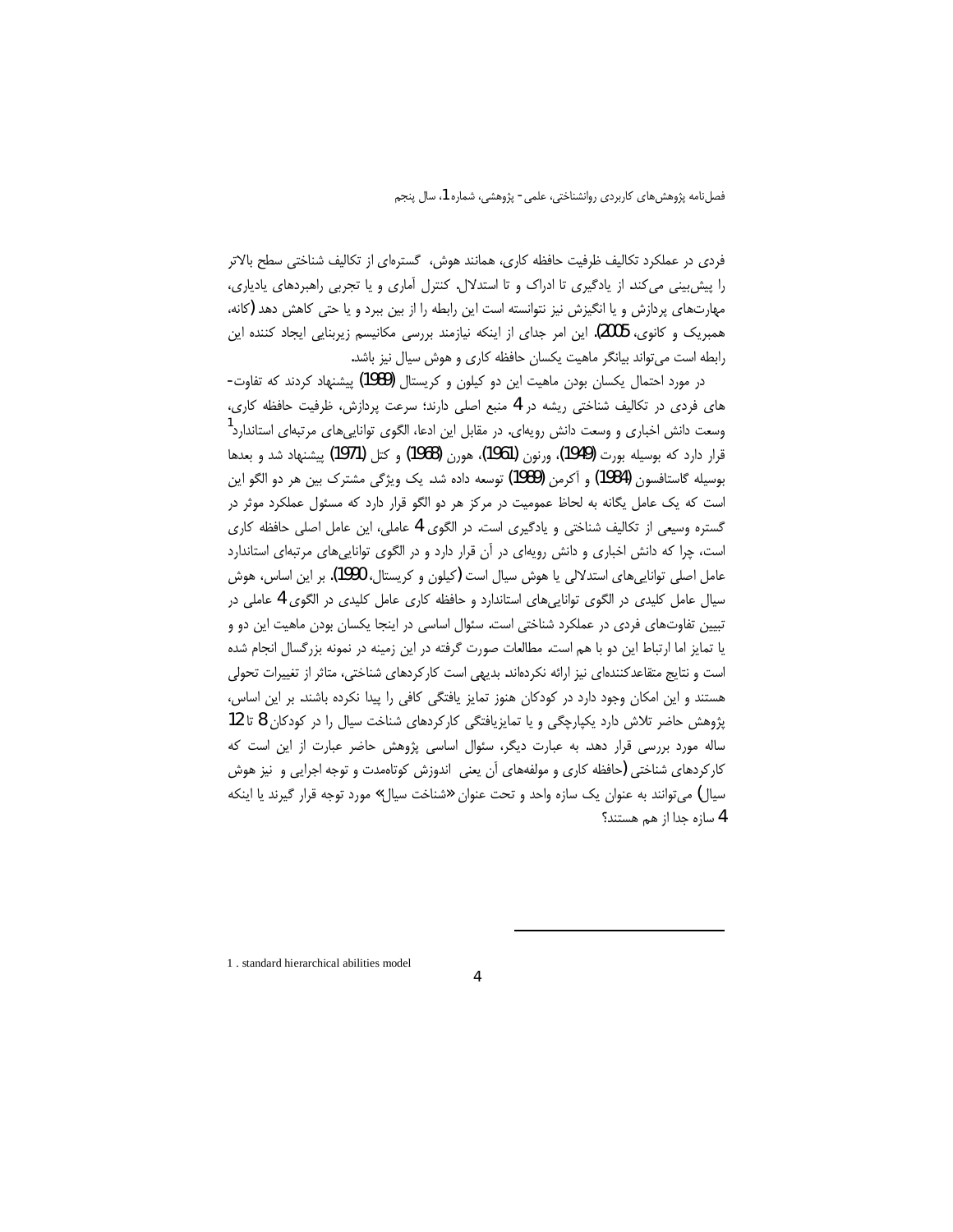روشي

جامعه اَماری این پژوهش عبارت است از کلیه دانشآموزان دختر و پسر 8 و 12 ساله که در سال تحصیلی 92-1391 در مدارس ابتدایی شهر تهران مشغول به تحصیل هستند که از این جامعه نمونهای به حجم 356 دانش آموز ساله به روش نمونهگیری تصادفی مرحلهای انتخاب گردید و با توجه به ماهیت تکالیف و گروه سنی نمونه و علی رغم زمان بر بودن اجرا، تکالیف به صورت انفرادی و در دو نوبت اجرا گردید. تکالیف مورد استفاده عبارت بوده است از:

- **حافظه کاری و مولفههای آن**. همسو با پیکره وسیع پژوهشهای گذشته، حافظه کاری به عنوان یک سازه کلی با استفاده از تکالیفی که به طور همزمان اندوزش و پردازش اطلاعات را درگیر میسازند، اندازه گرفته میشود. در اینگونه تکالیف، تا رسیدن به نقطهای که خطای یادآوری روی دهد از شرکت-کننده خواسته میشود مقدار فزایندهای از اطلاعات را همزمان اندوزش و پردازش کند. در این پژوهش با هدف اندازهگیری همزمان اندوزش کوتاهمدت و پردازش اضافی اطلاعات کلامی (اندوزش و پردازش همزمان) از ابزاهای یادآوری وارونه عدد، یادآوری وارونه حروف و فراخنای شمارش استفاده شده است.

- يادآوري وارونه عدد؛ در اين تكليف از كودكان خواسته مي شود ليست اعداد صحيح ارائه شده را به طور وارونه يادآوري كنند (3 ، 5 به صورت 5 ،3). نمره شركت كننده در اين تكليف مجموع كوشش هاي درست در لیستهای با فراخنای متفاوت است. به عبارت دیگر، تعداد کوششهای درست نمره حافظه کاری فرد خواهد بود. انگل د ابرو، کانوی و گاترکول (2010) در پژوهش خود که بر روی کودکان پیش-دبستانی و دبستانی انجام دادند، از نسخه رایانهای این تکلیف استفاده کردند. اعتبار گزارش شده این تکلیف در کودکان پیشدبستانی، اول دبستان و دوم دبستان به ترتیب 0/85 0/84 و 0/80 بوده است. هورنوگ، برونر، ریوتر و مارتین (2011) از این تکلیف در پژوهش خود بر روی کودکان پیشدبستانی (میانگین سنی 74/8 ماه) استفاده کردند. نتایج اعتبار خوبی (0/84) را نشان داده است. از این تکلیف در ایران نیز به وفور استفاده شده است، و عابدی (1387) آن را به عنوان یکی از خردهمقیاسهای حافظه کاری مربوط به آزمون هوش وکسلر چهار هنجاریابی کرده است. در پژوهش امینزاده و حسن آبادی (1389) اعتبار بازآزمایی این تکلیف 0/85 گزارش شده است.

- **یادآوری وارونه حروف؛** همانند یادآوری وارونه عدد عمل خواهد شد با این تفاوت که به جای عدد از حروف فارسی استفاده شده است.

- **فراخنای شمارش؛** این تکلیف شامل مجموعهای کارت است که بر روی هر کارت به طور تصادفی تعدادی دایرههای قرمز و آبی رنگی وجود دارد. مجموعه از سری دو کارتی شروع میشود و پس از سه بار کوشش در هر مجموعه یک کارت به هر سری اضافه میشود. روش اجرای تکلیف بدین ترتیب بوده است که ابتدا یک مجموعه دو کارتی به شرکتکننده داده میشد و از وی خواسته میشد تعداد دایرههای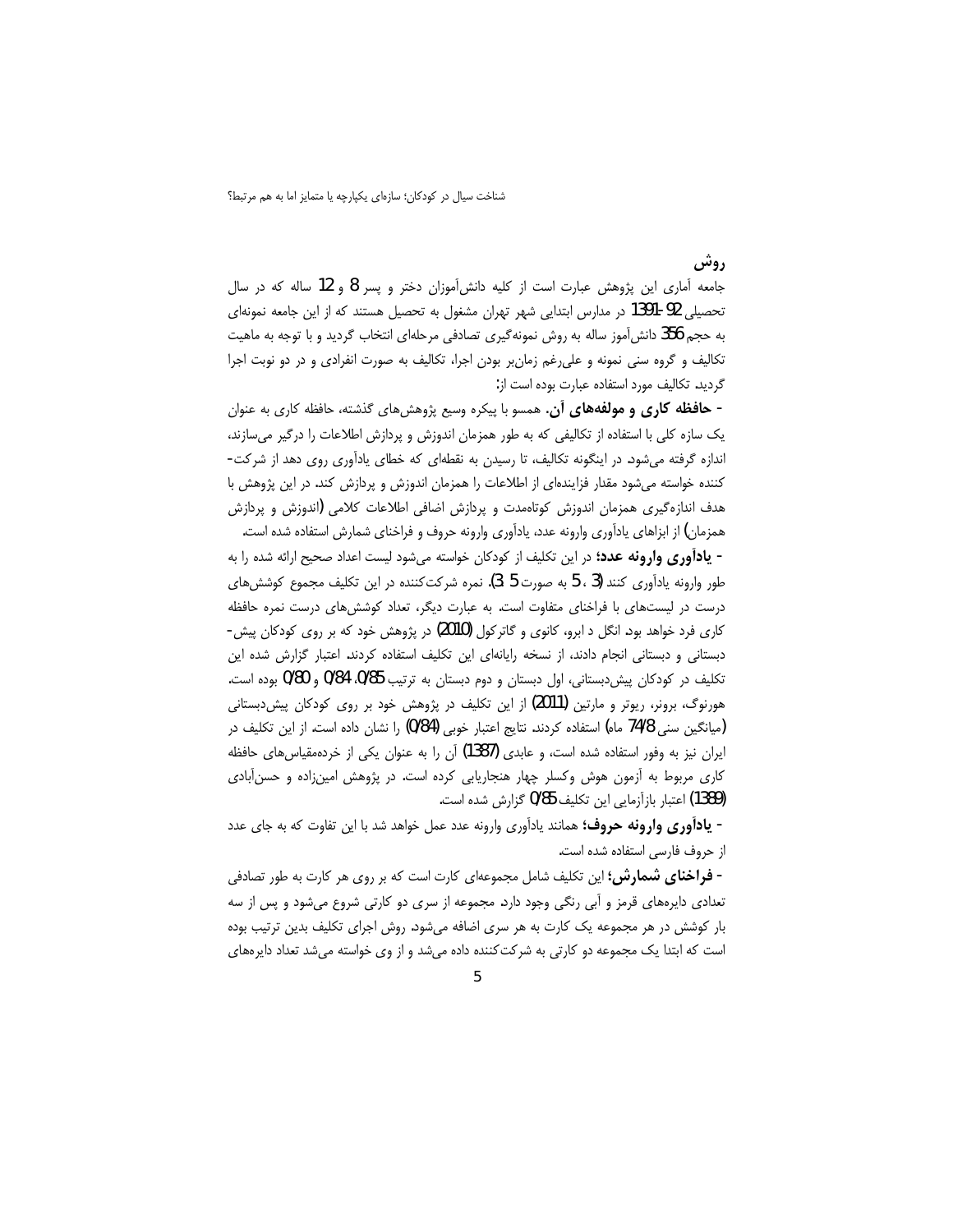قرمز رنگ را بشمارد و سپس آنها را به ترتیب هر کارت یادآوری کند (اندوزش و پردازش همزمان). در واقع دایرههای آبی رنگ با هدف انحراف شرکت کننده بر روی کارتها رسم شده است. پس از سه کوشش، یک کارت به مجموعه دو کارتی اضافه می شد و این بار یک مجموعه سه کارتی در اختیار شرکتکننده قرار میگرفت و شرکتکننده میبایست با شمارش و اندوزش تعداد دایرههای قرمز رنگ، در پایان هر کوشش تعداد آنها را یادآوری کند. اگر شرکتکننده حتی در یکی از سه کوشش یک مجموعه، تعداد دایرههای قرمز را به ترتیب درست یادآوری کند، یک کارت به مجموعه کارتها اضافه میشود. این کار تا مجموعه 9 کارتی ادامه پیدا میکرد. اَزمایش تا زمانیکه شرکتکننده هر سه کوشش یک مجموعه را نادرست یادآوری کند، ادامه پیدا میکرد. تعداد کل کوشش های درست نمره شرکتکننده در این تکلیف بوده است. از این تکلیف در پژوهشهای بسیاری از جمله انگل(د ابرو، کانوی و گترکول (2010)؛ آلووی و همکاران (2004)؛ گترکول و همکاران (2004)؛ و الهی و همکاران (1388) برای سنجش حافظه کاری استفاده شده است و اعتبار این تکلیف در سه مطالعه نخست به ترتیب 0/81 تا 0/89، 0/14 و 0/62 گزارش شده است. بر اساس الگوی بدلی حافظه کاری دارای یک کارکرد اندوزشی و یک کارکرد اجرایی است برای سنجش کارکرد اندوزشی آن از سه تکلیف فراخنای مستقیم اعداد، فراخنای مستقیم حروف و حافظه دیداری کیم کاراد و برای سنجش کارکرد اجرایی آن نیز با استفاده از الگوی میاک و همکاران (2000) از سه تکلیف استروپ برای بازداری، دستهبندی کارتهای ویسکانسین برای انتقال و نگهداشتن رد برای بروزرسانی استفاده شده است که شرح هر 6 تکلیف در زیر آمده است. - فرا**خنای مستقیم اعداد؛** این تکلیف شامل 21 سری عدد است که در 7 بخش 3 کوششی ارائه شدهاند. تعداد اعداد در هر بخش به ترتیب عبارتند از 3-4-5-6-7-8 و 9 عدد. به عبارت سادهتر در سه کوشش اول (بخش نخست)، هر سری شامل 3 عدد؛ در سه کوشش دوم (بخش دوم) هر سری شامل 4 عدد؛ در سه کوشش سوم هر سری شامل 5 عدد و به همین ترتیب تا آخر ادامه می یابد. روش اجرا بدین ترتیب است که آزمایشگر اعداد را به صورت یک عدد در هر ثانیه با صدای بلند و واضح میخواند و پس از اتمام قرائت هر سری، ده ثانیه به شرکتکننده فرصت میدهد تا اعداد را دقیقاً به همان ترتیبی که شنیده است، یادآوری و تکرار کند. تکلیف زمانی قطع می شود که شرکتکننده نتواند هر سه کوشش یک بخش را به درستی یادآوری و تکرار کند. این تکلیف به دو شکل متفاوت نمرهگذاری میشود. به نظر می رسد در مطالعات با هدف تحلیل گروهی، تعداد کوشش هایی که شرکتکننده به درستی یادآوری می-کند به عنوان نمره فرد در نظر گرفته میشود (به طور مثال انگل د ابرو، 2010؛ آلووی و همکاران، 2004) اما در سطح فردي، نمره آزمودني، فراخناي حافظه كوتاهمدت وي خواهد بود يعني بالاترين تعداد اعدادی که درست تکرار کرده است. مثلاً اگر آزمودنی بتواند یکی از کوشش های 4 5 و 6 که شامل 4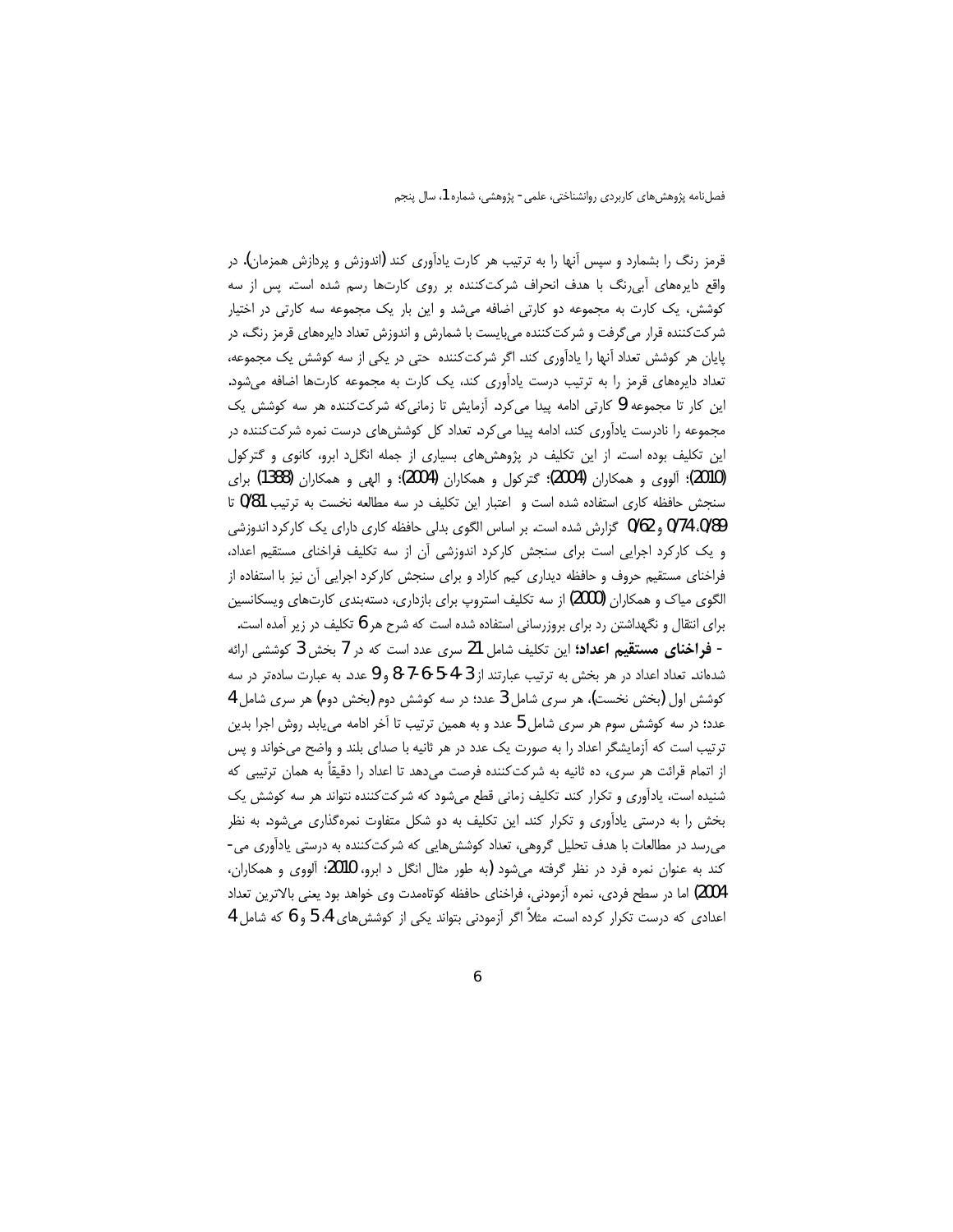عدد هستند را درست تکرار کند، اما نتواند به تمرینهای بعدی درست پاسخ دهد نمره وی 4 خواهد بود. در این پژوهش، همسو با پژوهشهای گذشته از نمره شرکتکننده تعداد کوششهای درست بوده است. اعتبار بازآزمایی این آزمون در پژوهش، آلووی و همکاران (2004)، 0/81 و در پژوهش گترکول و همکاران (2004)، 0/81 گزارش شده است. انگل1 ابرو و همکاران (2010) از نسخه رایانهای این ابزار استفاده کردند و اعتبار ارزیابیهای<sup>۱</sup> آن را در کودکان پیشدبستانی 0/84، در کودکان پایه اول 0/91 و در کودکان پایه دوم 0/89 گزارش نمودند. هر چهار پژوهش ذکر شده بر روی کودکان انجام شده است. این ابزار جزء آزمون هایی بوده است که عابدی (1387) آن را بر نمونه کودکان ایرانی هنجار کرده است و از آن در پژوهش های داخلی استفاده زیادی شده است (به طور مثال الهی، آزادفلاح، فتحی آشتیانی و پورحسین، 1388). اعتبار بازاَزمایی تکلیف فراخنای مستقیم اعداد در پژوهش امینزاده و حسن-آبادی(1388)، 0/8 گزارش شده است. در همه مطالعات ذکر شده این تکلیف برای سنجش اندوزش كلامي حافظه كاري مورد استفاده قرار گرفته است.

- **تكليف فراخناي مستقيم حروف؛** همانند تكليف فراخناي مستقيم اعداد است با اين تفاوت كه به جای عدد از حروف استفاده میشود. استفاده از حروف امکان مطالعه اثر شباهت واجشناختی را فراهم مے ,ساز د.

- تكليف حافظه بصرى كيم كاراد؛ اين آزمون شامل مواد زير است: 1- يک صفحه مقوايي 20 خانهای که در هر خانه تصویری رنگی وجود دارد که مابین بعضی از آنها تشابهاتی از لحاظ رنگ، جهت و شکل دیده می شود.، 2- یک صفحه مقوایی 20 خانهای سفید، و 3- 20 قطعه مقوایی که روی هر یک از آنها یکی از تصاویر صفحه اصلی آزمون وجود دارد. روش اجرای آزمون بدین ترتیب خواهد بود که آزماینده صفحه اصلی آزمون را جلو آزمودنی قرار می دهد و میگوید «این صفحه مقوایی به 20 خانه تقسیم شده و در هر خانه تصویری وجود دارد. شما به مدت 1 دقیقه آن را نگاه کنید، من پس از یک دقیقه آن را از جلو چشم شما برمیدارم، آنگاه از شما میخواهم این صفحه سفید را که 20 خانه دارد، با این قطعات که آنها نیز همان تصاویر صفحه اول را در بر دارند، همانطور که دیدید بچینید. شما باید سعی کنید سع<sub>ی</sub> کنید تا صفحه را کاملاً صحیح و قطعات را در جای خود و در جه*ت صح*یح خود قرار دهید». سیس این کار انجام خواهد شد. در پایان آزمایشگر تعداد قطعات درست چیده شده، تعداد قطعاتی که در جای خود ولی در جهت غلط گذاشته شدهاند و تعداد قطعاتی که در جای خود قرار نگرفتهاند را یادداشت خواهد کرد. نمره آزمودنی عبارت خواهد بود برای هر قطعه صحیح 1 امتیاز و برای هر قطعهای که در جای خود قرار گرفته ولی جهت آن اشتباه است 0/5 امتیاز. از این تکلیف نیز در مورد کودکان ایرانی به

1 . interrater reliability

 $\overline{1}$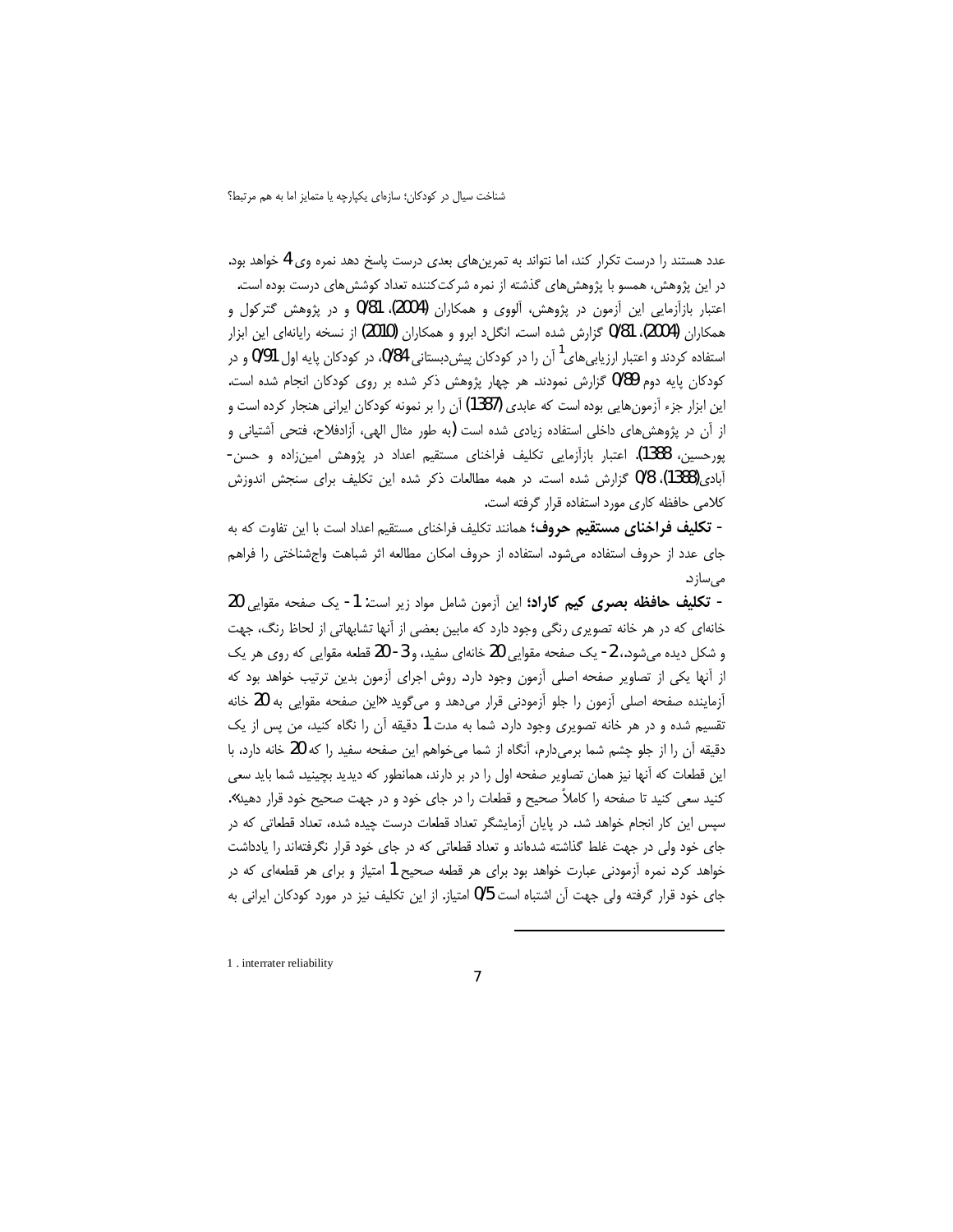کرّات استفاده شده است. به طور مثال، علیرضایی مطلق، مرادی و فرزاد (1387) از این تکلیف بر روی کودکان 6 تا 12 ساله استفاده کردند و آلفای کرانباخ 0/94 را گزارش نمودند.

- **تكليف استروپ (بازداري ياسخ غالب)؛** از اين تكليف به شكلهاي مختلف استفاده م<sub>ي</sub>شود. در این پژوهش از نسخه ویکتوریا (اسپرین و استراس، 1998؛ نقل از امین;زاده و حسن آبادی، 1389)استفاده شده است. این تکلیف شامل سه مرحله است که در هر سه مرحله واژههای قرمز، آبی، سبز و زرد در چهار رديف 6 تايي (در مجموع 24 بار) به تصادف نوشته شده است. در مرحله اول كه مرحله خط پايه نيز گفته میشود آزمایشگر از شرکتکننده میخواهد واژههای قرمز، آبی، سبز و زرد را که با جوهر مشکی چاپ شدهاند با سرعت بخواند. مرحله دوم شرایط همگرایی است و در آن واژه قرمز به رنگ قرمز؛ واژه سبز به رنگ سبز؛ واژه آبی به رنگ آبی و واژه زرد به رنگ زرد نوشته شده است. در این مرحله نیز از کودک خواسته می شود واژهها را به سرعت بخواند. مرحله سوم شرایط ناهمگرایی است و در آن ٍ به طور مثال کلمه قرمز به رنگ سبز و مثلا واژه سبز به رنگ زرد نوشته شده است. در این شرایط یعنی در مرحله سوم از شرکتکننده خواسته میشود رنگ واژه و نه خود واژه را بگوید (در این مثال در مورد واژه قرمز پاسخ درست سبز و در مورد واژه سبز پاسخ درست زرد است). سه نمره حاصل از اجرای آزمون استروپ می تواند مورد توجه قرار گیرد. این سه نمره عبارتند از: الف) نمره تداخل که از تفاضل زمان اجرای شرایط ناهمگرا و زمان اجرای مرحله نخست (مرحله خط پایه) حاصل می شود. در اینجا نمره بیشتر به معنای نقش بیشتر عوامل مداخله کننده در شرایط ناهمگرا است. ب) نمره تسهیل که از تفاضل زمان اجرای شرایط همگرا و زمان اجرای مرحله نخست (خط پایه) به دست می آید و نمره بالاتر در آن نشان دهنده نقش موثر عوامل تسهیل کننده در شرایط همگرا است، و ج) تعداد خطا در مرحله سوم. زمان اجراى مرحله سوم حداكثر 40 ثانيه در نظر كرفته شده است (آنوم، 2006). تعداد خطا از تعداد كل (24) کسر خواهد شد و عدد باقی مانده نشاندهنده توانایی فرد در بازداری پاسخ غالب است. از این تکلیف نیز در مطالعات مختلف به وفور استفاده شده است. در پژوهش امینزاده و حسن آبادی (1389) اعتبار نمره تداخل، تسهیل و تعدا خطا با روش بازآزمایی به ترتیب 0/9، 0/4 و 0/3 بوده است. در این پژوهش از نمره تفاضل زمان اجرای شرایط ناهمگرا و زمان اجرای مرحله نخست به عنوان شاخص بازداری استفاده شده است.

**تکلیف دستهبندی کارتهای ویسکانسین (تغییر توجه)؛** در این پژوهش از فرم 64 کارتی آزمون دستهبندی کارتهای ویسکانسین استفاده شده است. در این تکلیف، 4 کارت الگو به صورت افقی و بر اساس ترتیبی خاص بر روی میز و در مقابل کودک قرار داده میشود. روی اولین کارت سمت چپ یک مثلث قرمز رنگ، روی دومین کارت دو ستاره سبز رنگ، روی کارت سوم سه علامت بعلاوه زرد رنگ و روی کارت چهارم 4 دایره آبی رنگ رسم شده است. باید کاملا اطمینان حاصل کرد که کارتهای

 $\Omega$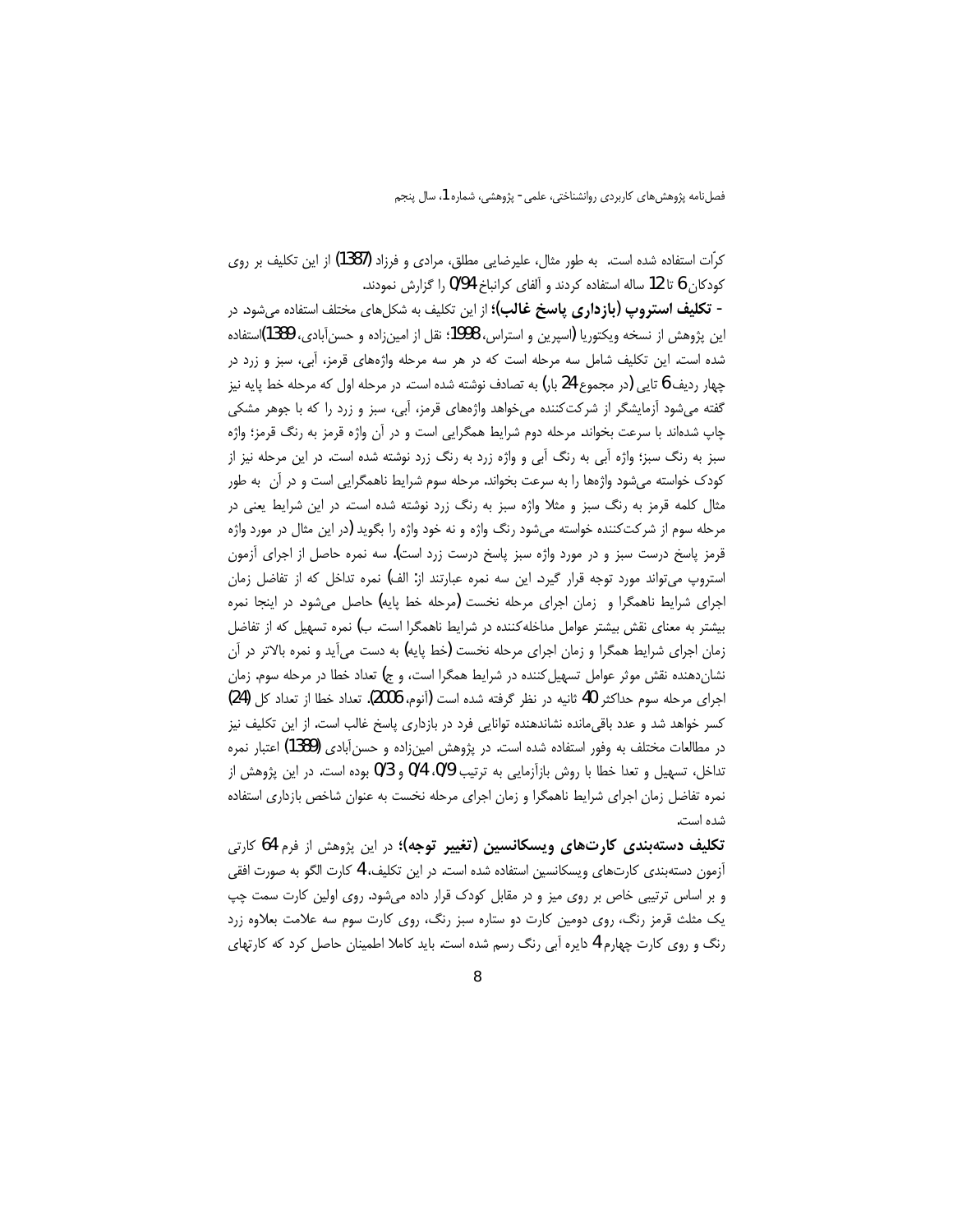الگو به طور صحیح قرار گرفتهاند. بدین منظور راس مثلث باید به سمت آزمونگر، و نوک دو ستاره و بعلاوه ها که به طور افقی کنار هم قرار گرفته اند به سمت آزمونگر قرار گیرند. 60 کارت دیگر که بر روی آنها یک 1 الی 4 نماد مثلث قرمز، ستاره سبز، بعلاوه زرد و دایره آبی نقاشی شده است به صورت کاملاً تصادفی در اختیار شرکتکننده قرار می¢یرد. باید توجه داشت که از این 60 کارت هیچ دو کارتی شبیه یکدیگر نخواهد بود. در این تکلیف از شرکتکننده خواسته میشود هر یک از 60 کارتی که در اختیار دارد را بر اساس اصلی که از الگوی پاسخهای آزمایشگر نسبت به جای گذاری کارتها توسط خودش استنباط می کند را در زیر یکی از 4 کارت الگو قرار دهد. به عبارت دیگر، از شرکت کننده خواسته میشود بالاترین کارتی را که در اختیار دارد با یکی از 4 کارت الگو هماهنگ کند و آن را در زیر کارت الگوی مد نظر قرار دهد؛ با این حال ملاک این هماهنگی به شرکتکننده گفته نمیشود و شرکتکننده می بایست بر اساس بازخورد آزمایشگر آن را حدس بزند. یعنی آزمایشگر ملاک هماهنگی را نمی گوید ولی اگر شرکتکننده کارت را در زیر کارت الگوی مربوطه قرار دهد عبارت «درست»، و اگر در زیر کارت الگوی مربوطه قرار ندهد، از عبارت «نادرست یا غلط» استفاده می کند. اولین معیار طبقه بندی صحیح، رنگ است. در حالی که شرکتکننده شروع به دسته بندی کارتهای پاسخ می کند، آزمونگر هر بار که مراجع بر طبق رنگ کارتها را جفت می کند، پاسخ می دهد "درست " یا " صحیح " است و هر بار که با معیاری متفاوت از رنگ به جفت کردن کارتهای محرک اقدام می کند، پاسخ میدهد " غلط " یا " اشتباه " است. روند دسته بندی کارتها بر اساس رنگ ادامه میbیابد تا اینکه مراجع بتواند به تعداد ملاک پاسخ متوالی رنگ را ارائه کند. سپس بدون بیان مطلبی یا ارائه هر گونه علامتی، آزمونگر معیار دسته بندی را تغییر داده و شکل را جایگزین رنگ مینماید. تغییر آرام و غیر قابل کشف معیار دسته بندی توسط أزمونگر چه از لحاظ كلامى و چه از جنبه غير كلامى بسيار مهم و حائز اهميت است. شكل به عنوان معیار دسته بندی صحیح تا زمانی ادامه پیدا می کند که شرکت کننده مجددا قادر باشد تعداد کافی پاسخ صحیح متوالی بر اساس معیار شکل ارائه دهد. در این هنگام آزمونگر بدون دادن هر تذکر یا سرنخ در مورد اینکه چه چیری رخ میدهد، معیار دسته بندی را از شکل به تعداد تغییر میدهد. پس از ارائه تعداد کافی پاسخ صحیح متوالی بر مبنای تعداد، اُزمونگر به رنگ به عنوان معیار درست دسته بندی برمی گردد. به همین ترتیب، معیار شکل و سپس تعداد را به صورتی که بیان شد جایگزین مینماید. اجرای آزمون تا هنگامیکه مجموعه کارتهای 60، مورد استفاده قرار گیرد، ادامه می یابد. مهمترین نمرههایی که از این آزمون به دست می آید عبارتند از تعداد دستههای تکمیلشده؛ خطاهای درجاماندگی، خطاهای غیردرجاماندگی. به غیر از این سه، نمرههای دیگری از جمله تعداد پاسخهای صحیح، تعداد پاسخهای غلط، پاسخهای سطح ادراکی، کوششهای انجامگرفته برای تکمیل دسته اول و شکست در نگهداری اصل در دست اجرا نیز به دست میآید که از آنها میتوان در کاربردهای بالینی و تحلیلهای فردی به

 $\mathbf{o}$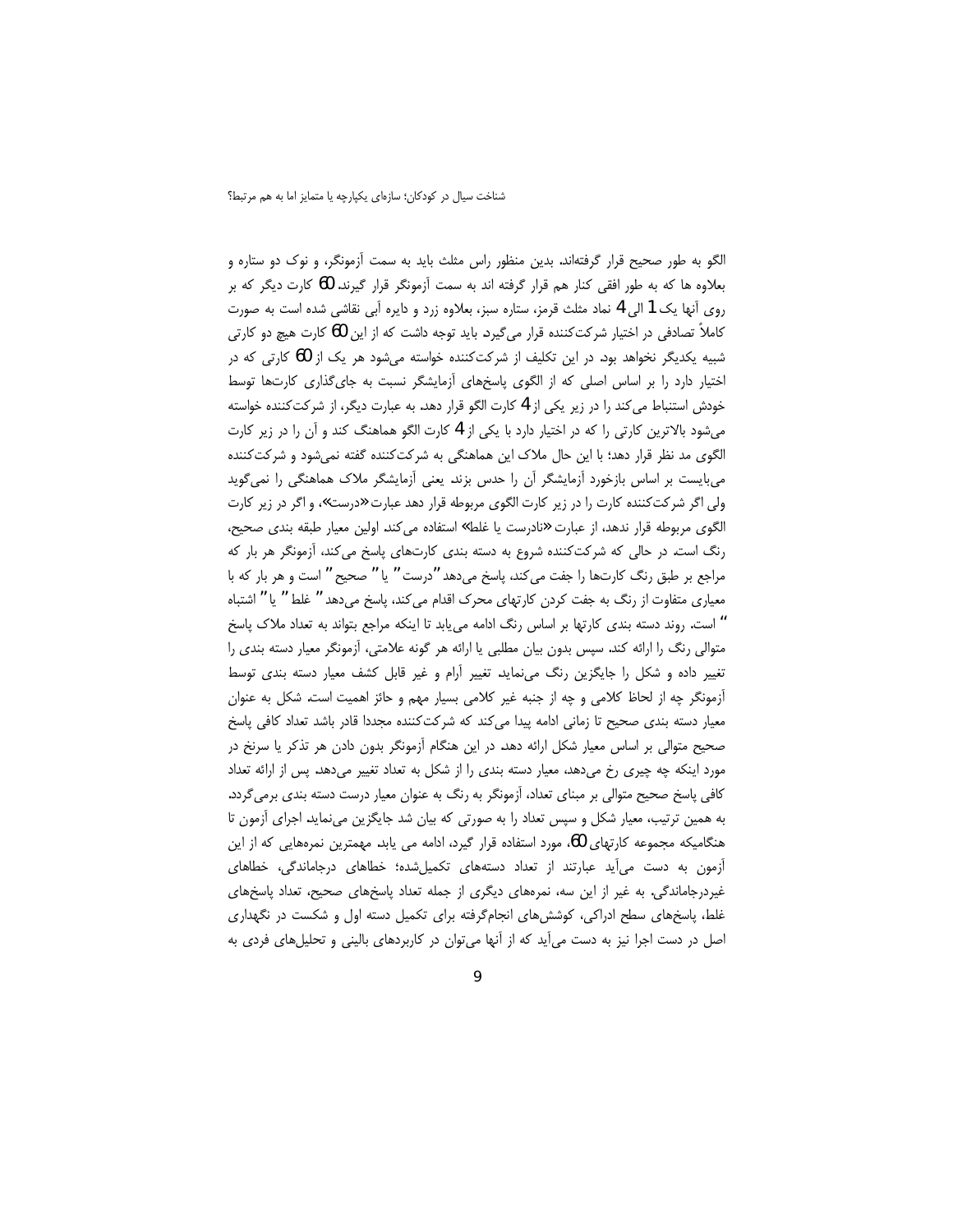خوبی استفاده کرد. بر اساس پژوهش بریجس، رید، فاکس و اندرسون (2012) در پژوهش حاضر از نمره خطای درجاماندگی به عنوان نشانگر انتقال توجه استفاده شده است. لازم به توضیح است که تفسیر مبتنی بر تنها یک نمره از این تکلیف نمی تواند یک تفسیر نسبتا کامل باشد و استفاده از نمره خطای درجاماندگی به تنهایی در این پژوهش صرفاً به عنوان انتقال توجه مد نظر بوده است. ضمن اینکه نمره-گذاری این تکلیف دارای جزئیات زیادی است و نیازمند اطلاعات کافی در این زمینه میباشد.

-**نگهداشتن رد؛** در این پژوهش از نسخه اصلاحشده تکلیف نگهداشتن رد که بوسیله مارتینز و همکاران(2011) برای سنجش بروزرسانی اجرایی بکار رفته بود، استفاده شده است. این تکلیف شامل 9 ردیف کلمه است که این کلمات مربوط به سه مقوله مختلف وسایل آشپزخانه، رنگ و میوه هستند. سه رديف اول 6 كلمه (هر مقوله 3 كلمه)؛ رديفهاي چهار، پنج و شش شامل 9 كلمه (هر مقوله 3 كلمه) و سه رديف آخر نيز شامل 12 كلمه (هر مقوله 4 كلمه) بوده است. در هر رديف، كلمات مربوط به مقوله-های مختلف به صورت تصادفی مرتب شدهاند. آزمایشگر به ترتیب از ردیف اول لیست کلمات را از ابتدا تا انتها میخواند و از شرکتکننده میخواهد آخرین کلمه مربوط به سه مقوله را به ترتیب بیان کند. به طور مثال، در ردیف اول که 6 کلمه وجود دارد هر 6 کلمه با صدای بلند و واضح خوانده می شود و شركتكننده مي بايست آخرين كلمه مربوط به مقوله وسايل آشپزخانه، آخرين كلمه مربوط به مقوله رنگ و آخرین کلمه مربوط به مقوله میوه را به ترتیب بیان کند. در این مثال این 6 کلمه عبارت بودند از؛ قرمز - خيار — يرتقال- اجاق گاز - آبي و يخچال. ياسخ درست نيز عبارت است از يخچال، آبي، پرتقال. چنانچه شرکتکننده هر سه ردیف اول و یا هر سه ردیف دوم را اشتباه پاسخ دهد، اجرای تکلیف متوقف خواهد شد. نمره شرکت کننده در این تکلیف برابر با تعداد کوشش های درست است.

### هوش سيال

در این پژوهش از آزمون هوشی کتل برای سنجش هوش سیال استفاده شده است. آزمون هوشی کتل در سه نسخه برای کودکان 4 تا 8 سال، کودکان 8 تا 13 ساله و برای سطوح سنی بالاتر از 13 سال طراحی شده است. این نسخه مخصوص در دو فرم الف و ب موجود است. فرم الف آن که در این پژوهش از آن استفاده شده است، شامل 46 سئوال و از 4 خردهآزمون تشکیل شده است: خردهآزمون زنجيرهها شامل 12 سئوال و 3 دقيقه وقت؛ خردهآزمون طبقهبندي شامل 14 سئوال و 4 دقيقه وقت؛ خردهآزمون ماتريسها شامل 12 سئوال و 3 دقيقه وقت و شرطها يا توپولوژي شامل 8 سئوال و 2 دقيقه و نیم وقت است. از این آزمون نیز در ایران به کرّات استفاده شده است. به طور مثال، جوکار (1378)ین آزمون را بر روی 1230 کودک دختر و پسر کلاسهای چهارم دبستان تا سوم راهنمایی شهر شیراز هنجار نموده است و اعتبار آزمون را با روشهای بازآزمایی، گونههای همتا، تصنیف و آلفای کرانباخ به ترتيب 0/70، 0/77، 84، و 0/78 گزارش كرده است.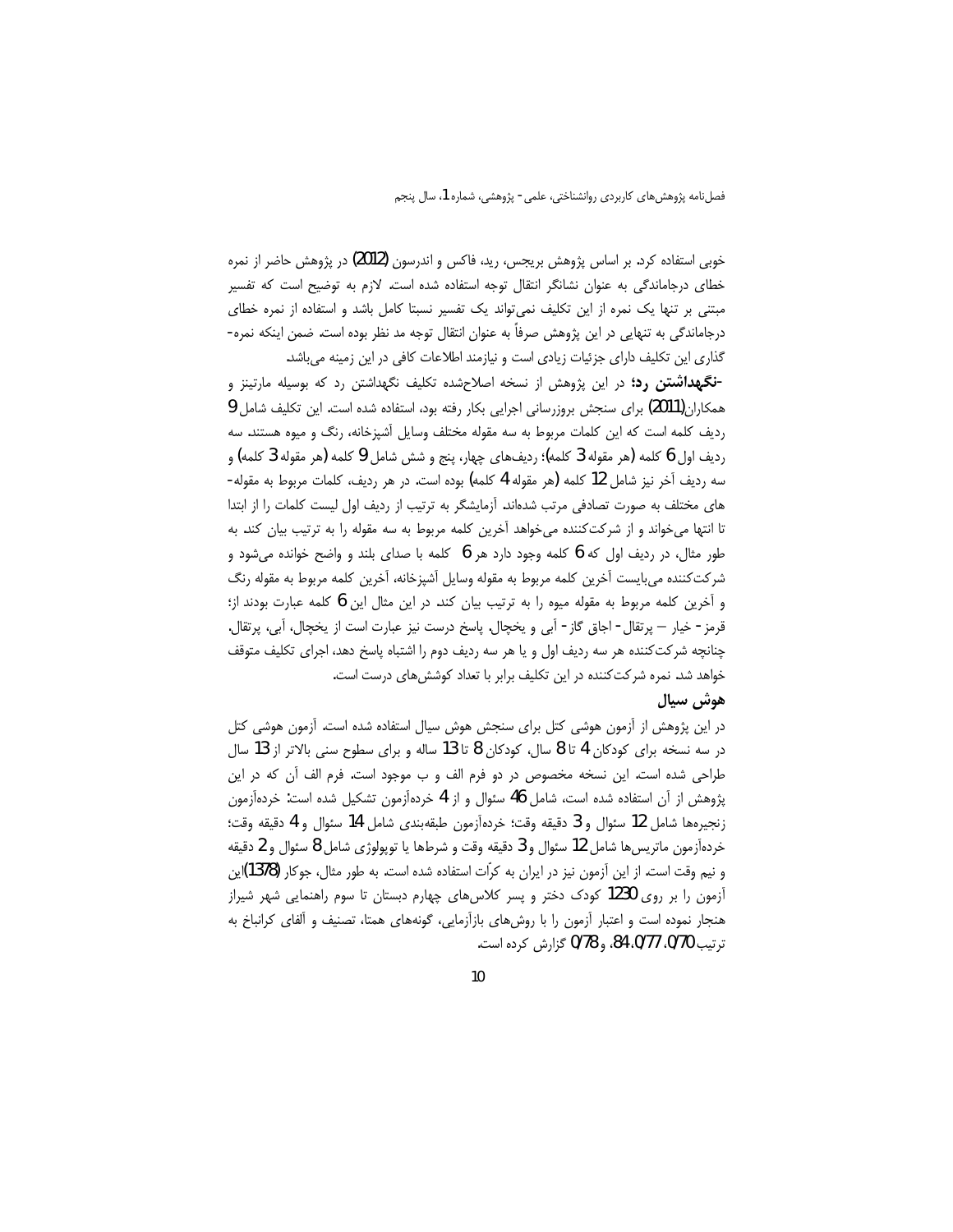#### بافتهها

به منظور مقایسه مقایسه برازش دو الگوی ساختاری تک عاملی (یکپارچه) و چهار عاملی (متمایز) در مورد دادهها از تحلیل عاملی تاییدی استفاده شده است. برای برآورد پارامترهای مدل و شاخصهای برازش از روش بیشینه احتمال برآورد<sup>1</sup> با کمک نرمافزار لیزل 8/5 استفاده شده است. نیکویی برازش برای الگوهای برآورد شده به کمک ترکیبی از آمارههای مختلف برازش صورت گرفته است؛ شاخص برازش مقايسهاى بنتلر<sup>2 (</sup>CFI): بنتلر، 1990)، شاخص برازش افزاينده<sup>3</sup> (IFI، بولن، 1989)، ريشه خطاى ميانگين مجذورات تقريب<sup>4</sup> (RMSEA)، شاخص نيكويي برازش<sup>5</sup> (GFI) و شاخص تعديل يافته نیکویی برازش<sup>6</sup> (AGFI) استفاده شده است. این شاخصها به این دلیل انتخاب شدهاند که مستقل از اندازه نمونه هستند (كلاين، 2005).

جدول 1. شاخصهای برازش الگوی اندازهگیری متغیرهای پژوهش

| <b>RMSEA</b> | AGFI | GFI  | `FI  |      | Df |        | مدار                 |
|--------------|------|------|------|------|----|--------|----------------------|
| 0/069        | 0/90 | 0/94 | 0/97 | 0/00 | 59 | 165/7  | ساختار چهار<br>عاملہ |
| 0/11         | 0/81 | 0/86 | 0/90 | 0/00 | 65 | 350/18 | ساختار تک عاملی      |

شاخص های برازش مدل ساختار 4 عاملی و مدل ساختار تک عاملی رقیب در جدول 1 آمده است مقادیر GFI ،CFI و AGFI براى ساختار 4 عاملي به ترتيب 0/97، 0/97، 0/94 و 0/90 بوده است، اما اين شاخصها براي ساختار 1 عاملي به ترتيب 90/0، 0/92، 0/86 و 0/81 بوده است. . مقايسه شاخصهاي برازش نشان می دهد در هر دو مدل مقادیر IFI و CFI بزرگتر از 0/90 است که بیانگر برازش خوب هستند، اما این مقادیر برای ساختار 4 عاملی به 1 نزدیکی بسیاری دارند که بیانگر برازش بهتر این مدل است. مقادیر شاخصهای GFIو AGFI برای مدل 4 عاملی به ترتیب 0/94 و 0/90 بوده است، در حالي كه مقادير اين شاخصها براي الگوي تک عاملي 86/0 و 81/0 است كه بيانگر برازش خوب دادهها برای مدل 4 عاملی و برازش ضعیف دادهها برای مدل تک عاملی است. این دو مدل شاید بیشترین تفاوت را در شاخص RMESA نشان داده باشند. مقدار RMSEA برای ساختار تک عاملی 0/11 بوده است که بیانگر برازش بسیار ضعیف مدل است در حالی که این شاخص برای ساختار 4 عاملی

- 3 . Bollen's Incremental Fit Index
- 4. Root Mean Square Error of Approximation
- 5. Goodness Fit Index
- 6 . Adjusted Goodness Fit Index

<sup>1.</sup> maximum likelihood estimation

<sup>2.</sup> Bentler's Comparative Fit Index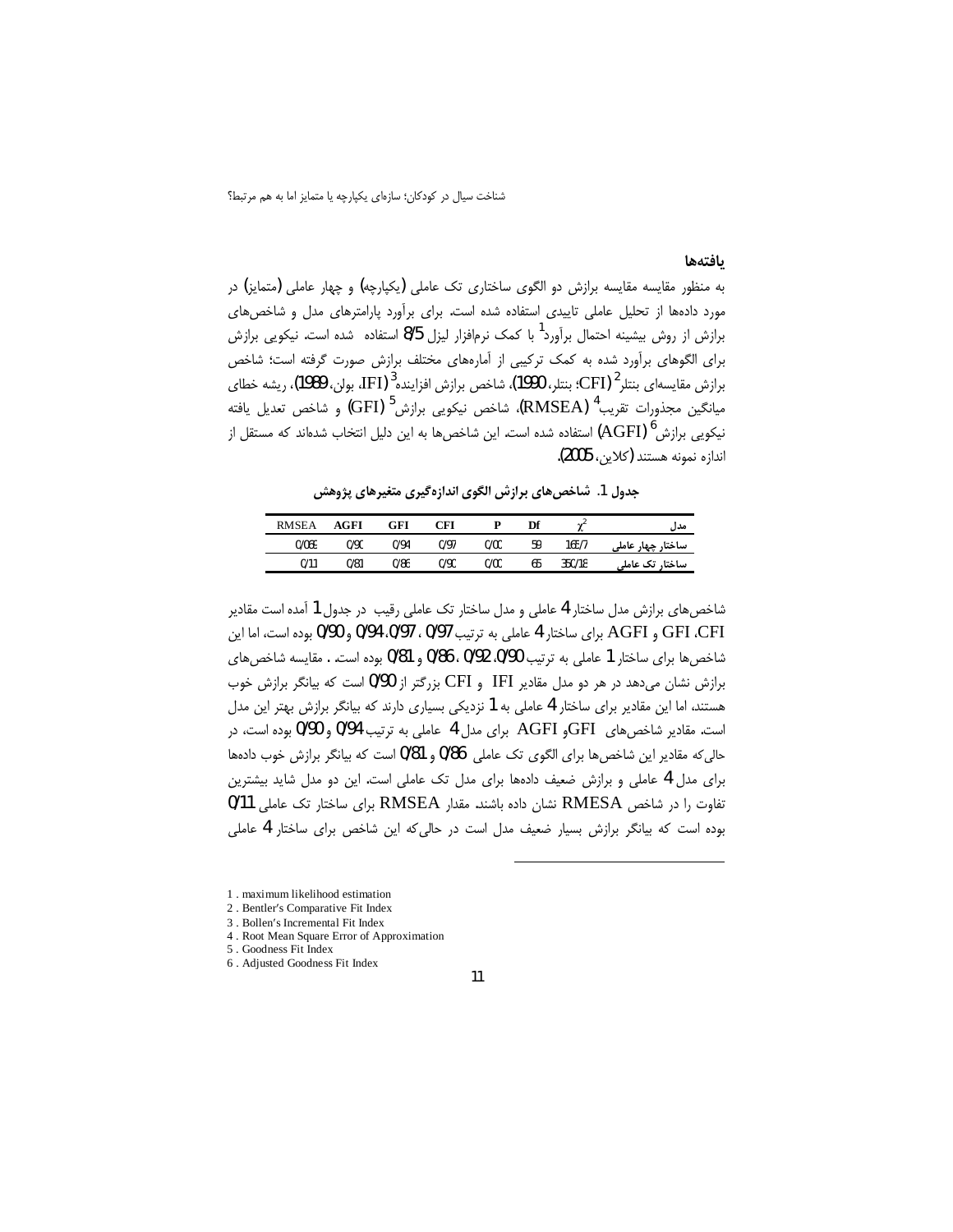





 $/87$ 

GF4

 $/35$ 

شكل 2. مدل اندازهگيري الگوي ساختار تک عاملی برای دادههای پژوهش

شكل 1. مدل اندازهگيري الگوي ساختار 4 عاملی برای دادههای پژوهش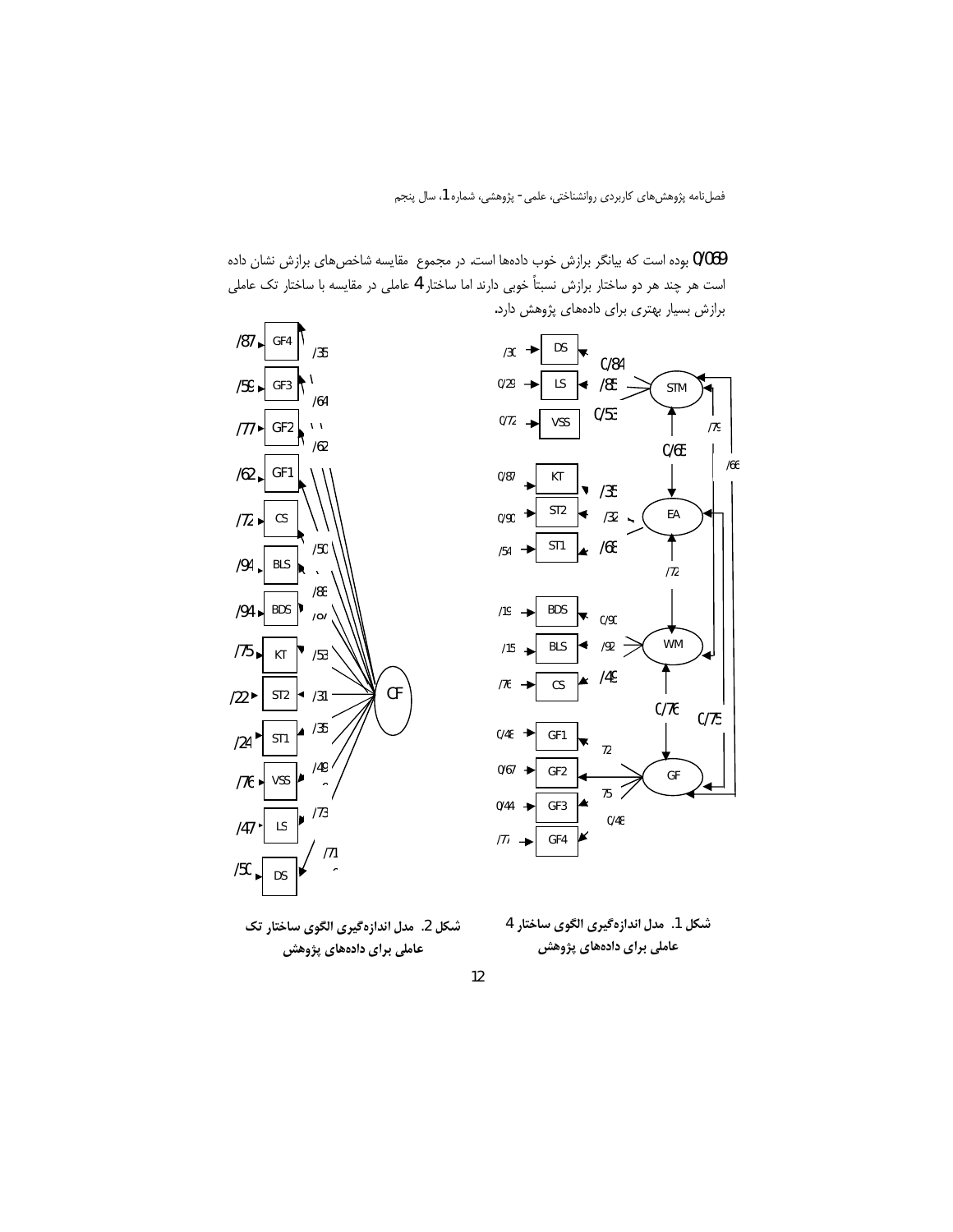مدل اندازهگیری هر دو ساختار در شکل 1 و 2 نشان داده شده است.

 $\rm{G}$ در این دو شکل  $\rm{STM}$  اندوزش کوتاهمدت؛  $\rm{EA}$  توجه اجرایی؛  $\rm{WM}$  حافظه کاری؛  $\rm{G}$  هوش سيال؛ DS فراخناي اعداد؛LS فراخناي حروف؛ VSS فراخناي ديداري؛BDS فراخناي وارونه اعداد؛ وارونه حروف؛ CS فراخنای شمارش؛ $\mathrm{ST}$  تکلیف استروپ؛ $\mathrm{KT}$  تکلیف نگهداشتن رد و $\mathrm{BLS}$ ها نیز خردهآزمونهای هوش سیال هستند. با توجه به مقادیر t بدست آمده در ساختار 4 عاملی، همه $\rm GF$ مسیرهای بین متغیرهای مکنون معنادار بوده است که این موضوع بیانگر به هم مرتبط بودن این سازهها با یکدیگر است.

## بحث و نتيجهگيري

این پژوهش در پی آن بوده است که آیا همسو با ادعای بلر (2006) میتوان حافظه کاری و کارکردهای اجرایی أن همراه با هوش سیال را به عنوان سازهای واحد و تحت عنوان «شناخت سیال» مورد توجه قرار داد يا خير.

بررسی این موضوع در دو سطح عصبشناختی و رفتاری امکانپذیر است. مطالعه حاضر رویکرد دوم را مورد توجه قرار داده است و با استفاده از روش تحلیل عاملی تاییدی نشان داده است، دادههای جمع-آوری شده در سطح رفتاری از تکالیفی که نشانگر سازههای یاد شده هستند با یک الگوی تک عاملی برازش کمتری در مقایسه با الگوی 4 عاملی دارا هستند و بر این اساس بر خلاف ادعای بلر نمی توان آنها را سازهای یکپارچه در نظر بگیریم، بلکه همسو با آکرمن، بیر و بویل (2005) حافظه کاری، توجه اجرایی، اندوزش کوتاهمدت و هوش سیال سازههایی متمایز هستند. تمایز این سازهها از یکدیگر با الگوی بدلی و هیچ (1974) از حافظه کاری نیز همسو است. در واقع پژوهش حاضر تمایز بخش اندوزشی (حلقه واجشناختی و توجه دیداری فضایی) از بخش اجرایی به عنوان مولفههای حافظه کاری در کودکان را نیز مورد تایید قرار داده است. با این وجود میبایست به این نکته نیز توجه داشت که حافظه کاری می تواند با مقدار محدودی از اطلاعات سر و کار داشته باشد. ظرفیت حافظه کاری به عنوان بیشترین مقدار فعال-سازی در دسترس برای حمایت از اندوزش و پردازش همزمان در نظر گرفته شده است. هنگامی که تکلیف نیازمند منابع در دسترس بیشتری است (مانند زمان انجام تکالیف هوش سیال) هم کارکرد اندوزشی و هم کارکرد محاسباتی آن یک تعلیق یا از کار افتادگی را تجربه می کنند. اما اگر ظرفیت کافی وجود داشته باشد این تعلیق یا از کار افتادگی اتفاق نخواهد افتاد. بنابراین، تفاوتهای فردی در مقدار ظرفیتی که اختصاص داده میشود، می تواند تفسیری باشد برای تفاوتهای نظاممند در عملکرد، و در واقع این امر میتواند تبیین کننده این موضوع باشد که چرا هوش سیال تقریباً به طور کامل بوسیله حافظه کاری تبیین میشود (کالوم و همکاران، 2004) و فرضیه یکسان بودن آنها را رد نماید. به عبارت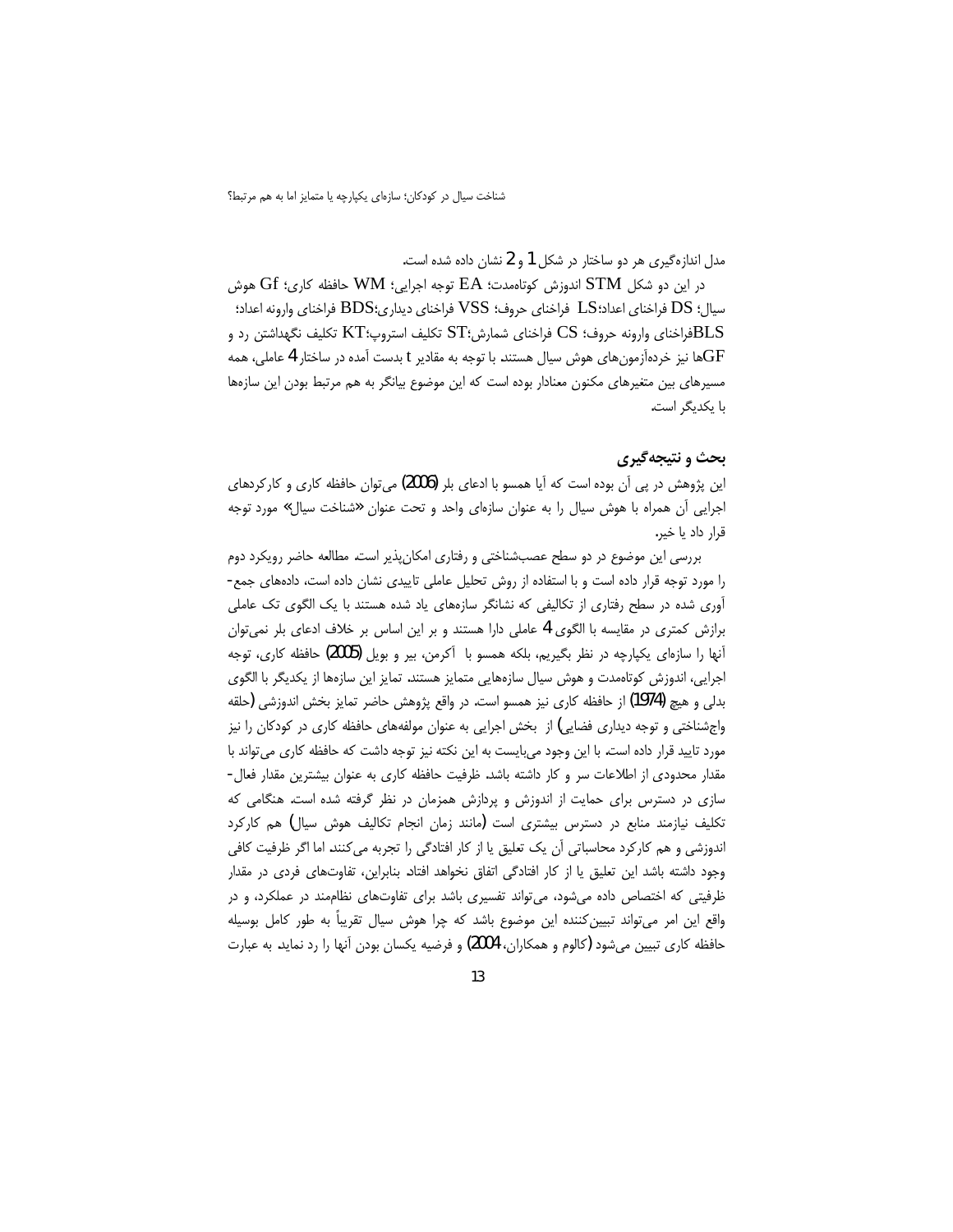دیگر، تبیین نسبتاً قوی هوش سیال بوسیله حافظه کاری ریشه در ماهیت یکسان این دو ندارد بلکه ناشی از ظرفیت مکفی است که حافظه کاری برای منابع مورد نیاز برای انجام تکالیف هوش سیال فراهم می-سازد. از سوی دیگر، ارتباط حافظه کاری، و هوش سیال در عین تمایزیافتگی به گونهای دیگر نیز قابل تبیین است. اینکه تکالیف فراخنای پیچیده که برای سنجش حافظه کاری مورد استفاده قرار می گیرند با هوش سیال مرتبط هستند احتمالاً می¤واند به این دلیل باشد که اینگونه تکالیف با فرایندهای خودکار و معمول انجام نمی شوند و فعال سازی اطلاعات مربوط به هدف مستلزم بهرهگیری از مکانیسمهای توجهی اجرایی مرکزی مانند بازداری از اطلاعات نامربوط است. به عبارت دیگر، انجام تکالیف هوش سیال متکی به فعال نگه داشتن اطلاعات مربوط به هدف در مواجهه با پردازش های جاری و یا پرت-کنندههای حواس است که توجه اجرایی این کار را انجام میدهد. از سوی دیگر، کارینتر<sup>ا</sup> و همکاران (1990) معتقد هستند یک جنبه مهم در انجام تکالیف سیال، کشف و نگهداری یک قاعده به محض ورود به مساله است. به موازات جلو رفتن در ماتریس های پیش رونده قاعدههای بیشتری درگیر می شود. بنابراین، برای حل ماتریسهای دشوارتر فرد باید بتواند یک قاعده را کشف و نگه دارد و همزمان نیز قاعده بعد را جستجو و کشف و ذخیره کند و به همین ترتیب تا حل کامل مساله پیش رود. بنابراین، توانایی نگهداری اطلاعات مربوط به هدف (یعنی قاعدهها) در مواجهه با پردازش های جاری (یعنی جستجوی قاعده جدید) و پرتکنندههای حواس (یعنی فیلتر کردن اطلاعات نامربوط) برای انجام موفق آزمونهای هوش سیال ضروری است. به عبارت سادهتر قاعده کشف می شود، در اندوزش کوتاهمدت ذخیره میشود، توجه اجرایی اطلاعات نامربوط را فیلتر می کند و این فرایند به حل مسائل هوش سیال كمک مي کند.

در سطح عصبشناختی شواهدی که تاکنون تمایزیافتگی یا یکپارچگی کارکردهای شناختی را در کودکان مورد بررسی قرار دادند عمدتا با استفاده از روش تصویرسازی مغناطیسی کارکردی شدید $\rm (FMRI)^2$  انجام شده است که ضرورت بررسی این موضوع با روشهای دیگر از جمله پتانسیل وابسته به رویداد $(\mathrm{ERP})^3$  وجود دارد (موضوعی که در بررسی پیشینه در مورد کودکان مشاهده نشده است).

برتری این روش نسبت به روش FMRI در این است که ارزیابی مستقیمتری در زمینه پردازش اطلاعات در اختیار قرار می دهد و جایگاه فعالیت شناختی در مغز را به خوبی ِ نشان می دهد. علاوه بر این ERP دامنه زمانی بیشتری را نسبت به سایر روشها در اختیار قرار میدهد. در حالی که معمولاً زمان

<sup>1.</sup> Carpenter

<sup>2.</sup> Functional Magnetic Resonance Imaging

<sup>3.</sup> Event Related Potential

<sup>14</sup>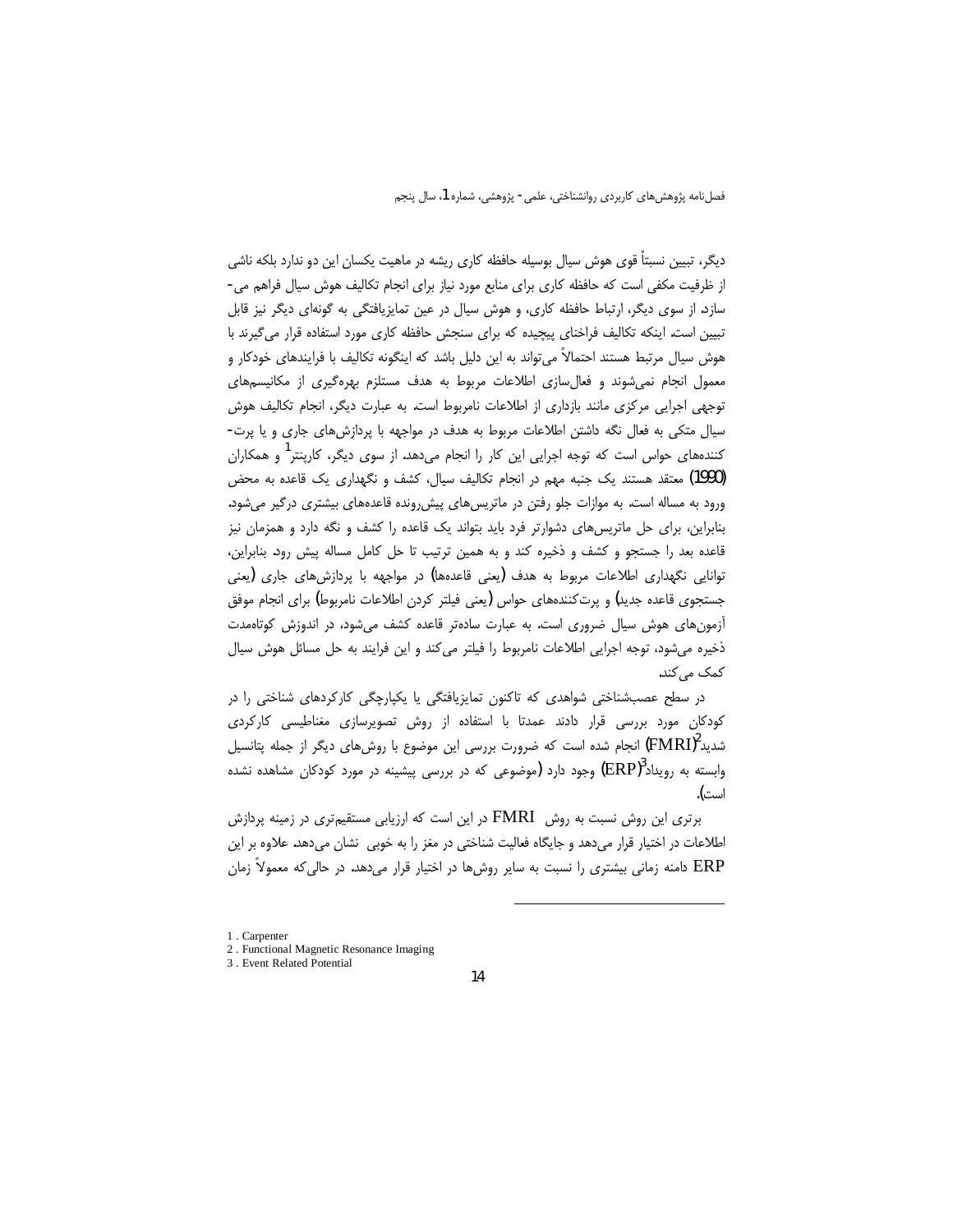واکنش بر مبنای یک چارچوب زمانی یک ثانیه ای بررسی میگردد، با ERP میتوان پردازش شناختی محرک را تا 6 ثانیه و یا حتی بیشتر پیگیری کرد. به طور کلاسیک، امواج ERP برانگیخته شده توسط هيجانات كه بيشتر مورد مطالعه قرار گرفتهاند، P300 و امواج شبيه به P300 هستند. مؤلفه P300 که از لحاظ قطبیت، مثبت بوده و حدوداً 300 میلی¢انیه پس از ارائه محرک به وجود می آید، ارزیابی محرک و کارکرد حافظه را بررسی میکند. به طور دقیقتر، مؤلفه P300 فرایندهای زیربنایی شناختی، از قبیل جلب توجه و فعالِسازی حافظه آنی را نشان میدهد (کارتی و همکاران، 2001). در مجموع این پژوهش نشان داده است حافظه کاری و هوش سیال در کودکان 8 تا 12 ساله سازههایی متمایز اما به هم مرتبط هستند. این موضوع به فهم ما از ماهیت هوش و مداخله در جهت ارتقای آن در کودکان کمک خواهد کرد.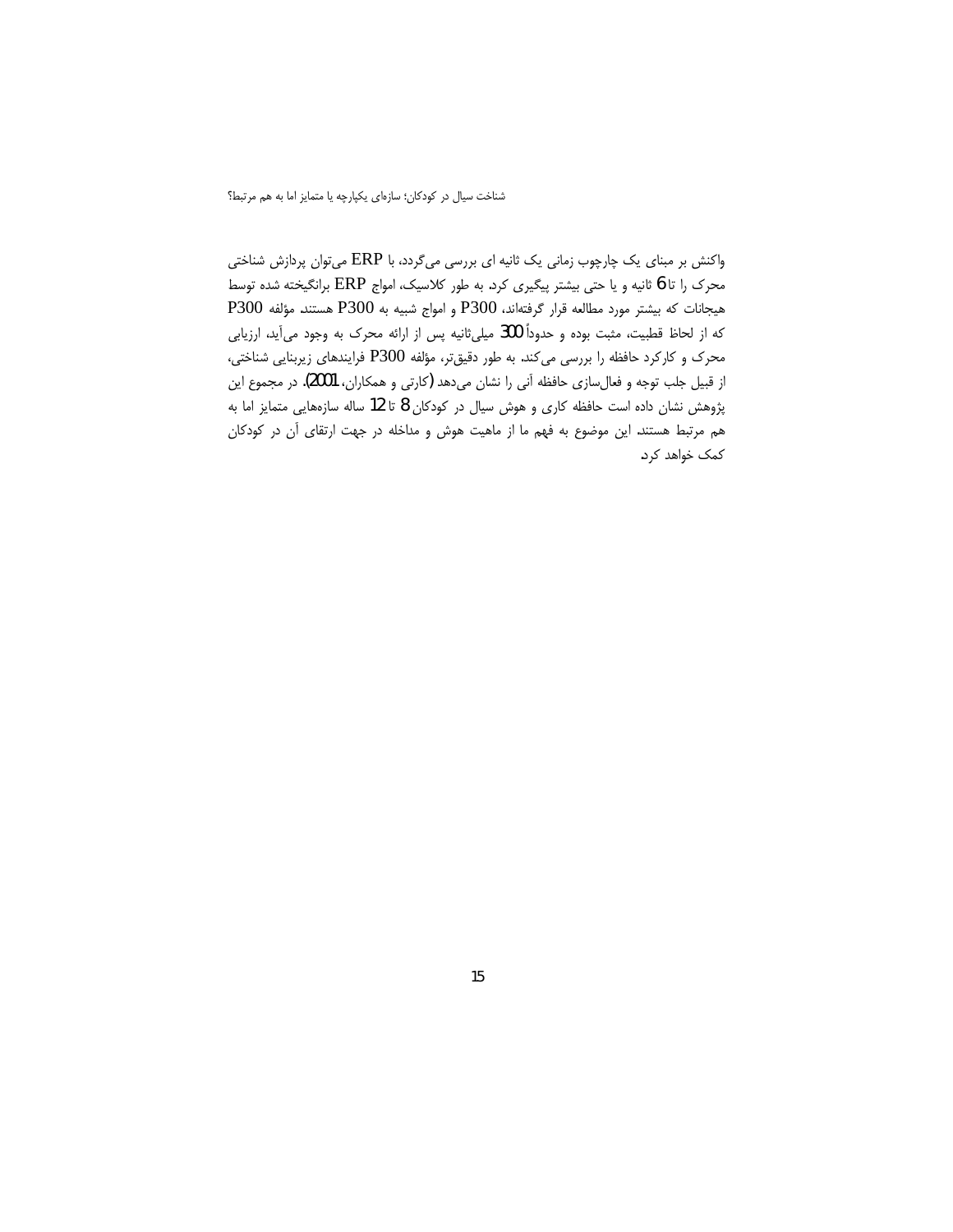### منابع

- الهي، طاهره؛ أزادفلاح، پروريز؛ فتحي أشتياني، علي؛ پورحسين، رضا (1388). نقش حافظه كاري در جمع ذهني كودكان پیش دبستانی. *مجله علوم رفتاری.* 3(4). 271-271.
- امینزاده، انوشه و حسنآبادی، حمیدرضا **(1389)**. نارساییهای شناختی زیربنایی در ناتوانی ریاضی. *روان شناسی تحولی:روان*-*شناسان ايراني.* 6(23). 200-187.
- .<br>جوکار، بهرام (1378) هنجاریابی مقیاس دو آزمون هوشی فرهنگ ناوابسته کتل برای کودکان مدارس ابتدایی و راهنمایی شهر شیراز. *مجله علوم اجتماعی و انسانی دانشگاه شیراز*. شماره 2(پیایی 40.(28-21.

.<br>عابدي، محمدرضا **(1387***). انطباق و هنجاريابي أزمون هوش كودكان وكسلر* **. ويرايش چهارم. اصفهان. نوشته.** علیرضائی مطلق، مرجان؛ مرادی، علی(ضا و فرزاد، ولی|لله (1387). بررسی و مقایسه حافظه کاری کودکان مبتلا به اختلال

نارسایی توجه/ بیش فعالی با کودکان عادی. پژوهش در حی*طه کودکان استثنائی*. 3، 280-271.

#### **References**

- Ackerman, P. L., Beier, M. E., & Boyle, M. O. (2005). Working memory and intelligence: The same or different constructs?Psychological Bulletin, 131, 30–60.
- Ackerman, P. L., Beier, M. E., & Boyle, M. O. (2002). Individual differences in working memory within a nomological network of cognitive and perceptual speed abilities. Journal of Experimental Psychology. 131, 567-589.
- Alloway, T. P., Gathercole, S. E., Willis, C., & Adams, A. M. (2004). A structural analysis of working memory and related cognitive skills in young children. Journal of Experimental Child Psychology, 87, 85–106.
- Baddeley, A., (2010). Working memory. Current Biology, 20(4), 136-141.
- Blair, C. (2006). How similar are fluid cognition and general intelligence? A developmental neuroscience perspective on fluid cognition as an aspect of human cognitive ability. Behavioral and Brain Sciences, 29, 109-160.
- Burgess, G. C., Braver, T. S., & Gray, J. R. (2006). Exactly how are fluid intelligence, working memory and executive function related? Cognitive neuroscience approaches to investigating the mechanisms of fluid cognition. In Blair, c. how similar are fluid cognition and general intelligence? A developmental neuroscience perspective on fluid cognition as an aspect of human cognitive ability. Behavioral and Brain Science, 29, 109-160.
- Carpenter, P. A., Just, M. A., & Shell, P. (1990). What one intelligence test measures: A theoretical account of the processing in the Raven Progressive Matrices Test. Psychological Review, 97, 404-431.
- Carretie, L., Martin-Loeches, M., Hinojosa, J., & Mercado, F. (2001). Emotion and attention interaction studied through event-related potentials. Journal of Cognitive Neuroscience, 13,1109-1128
- Colom, R., Rebollo, I., Palacios, A., Juan-Espinosa, M., & Kyllonen, P. C. (2004). Working memory is (almost) perfectly predicted by g. *Intelligence*, 32, 277–296.